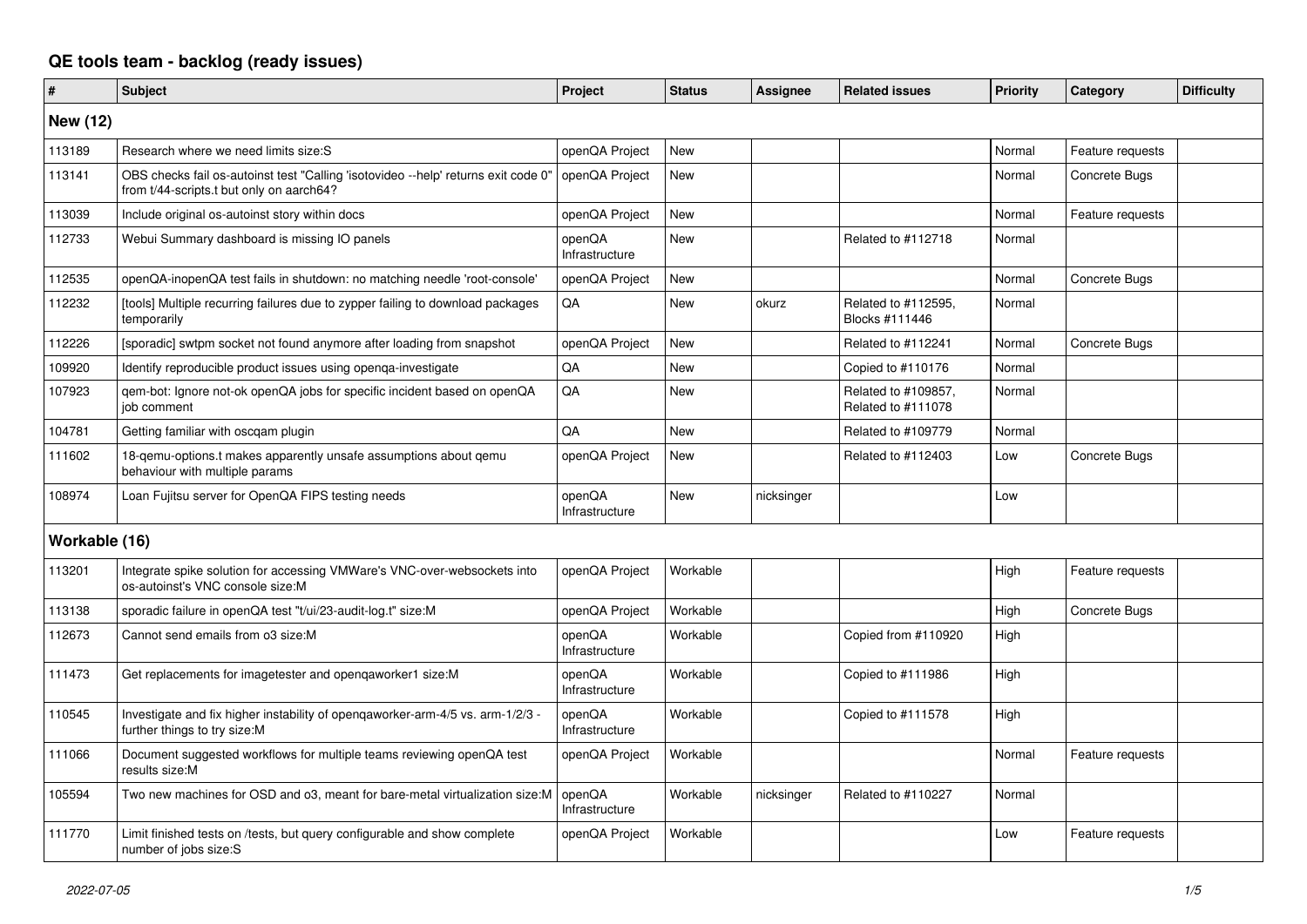| $\vert$ #       | <b>Subject</b>                                                                                                                                                                                    | Project                  | <b>Status</b> | Assignee | <b>Related issues</b>                                                                                                                                                              | Priority | Category         | <b>Difficulty</b> |
|-----------------|---------------------------------------------------------------------------------------------------------------------------------------------------------------------------------------------------|--------------------------|---------------|----------|------------------------------------------------------------------------------------------------------------------------------------------------------------------------------------|----------|------------------|-------------------|
| 111338          | Open source https://gitlab.suse.de/ga-maintenance/mtui size:M                                                                                                                                     | QA                       | Workable      |          | Copied to #111341                                                                                                                                                                  | Low      |                  |                   |
| 109746          | Improve QA related server room management, consistent naming and tagging<br>size:M                                                                                                                | openQA<br>Infrastructure | Workable      |          | Copied from #102650,<br>Copied to #110521                                                                                                                                          | Low      |                  |                   |
| 109112          | Improve os-autoinst sshXtermVt.pm connection error handling (was: "Test<br>died: Error connecting to <root@redcurrant-4.qa.suse.de>: No route to host")<br/>size:M</root@redcurrant-4.qa.suse.de> | openQA<br>Infrastructure | Workable      |          | Related to #98832, Has<br>duplicate #109719                                                                                                                                        | Low      |                  |                   |
| 107941          | [sporadic] openQA Fullstack test t/full-stack.t can still fail with "udevadm" log<br>message size:M                                                                                               | openQA Project           | Workable      |          |                                                                                                                                                                                    | Low      | Concrete Bugs    |                   |
| 106056          | [virtualization][tools] Improve retry behaviour and connection error handling in<br>backend::ipmi (was: "Fail to connect opengaipmi5-sp.qa.suse.de on our osd<br>environment") size:M             | openQA Project           | Workable      |          | Related to #102650                                                                                                                                                                 | Low      | Feature requests |                   |
| 100967          | Use more perl signatures - openQA size:M                                                                                                                                                          | openQA Project           | Workable      | okurz    | Copied from #99663,<br>Copied to #105127                                                                                                                                           | Low      | Feature requests |                   |
| 99663           | Use more perl signatures - os-autoinst size:M                                                                                                                                                     | openQA Project           | Workable      | okurz    | Related to #102146,<br>Related to #104986,<br>Related to #104520,<br>Related to #106654,<br>Related to #108323,<br>Related to #110983,<br>Related to #112319,<br>Copied to #100967 | Low      | Feature requests |                   |
| 81899           | [easy][beginner] Move code from isotovideo to a module size:M                                                                                                                                     | openQA Project           | Workable      | okurz    | Related to #108530                                                                                                                                                                 | Low      | Feature requests |                   |
| In Progress (4) |                                                                                                                                                                                                   |                          |               |          |                                                                                                                                                                                    |          |                  |                   |
| 111992          | Deal with QEMU and OVMF default resolution being 1280x800, affecting (at<br>least) gxl size:M                                                                                                     | openQA Project           | In Progress   | tinita   |                                                                                                                                                                                    | High     | Feature requests |                   |
| 113282          | Many incompletes due to VNC error "backend died: unexpected end of data at<br>/usr/lib/os-autoinst/consoles/VNC.pm line 183.", especially on o3/aarch64                                           | openQA Project           | In Progress   | mkittler | Related to #111004                                                                                                                                                                 | Normal   | Concrete Bugs    |                   |
| 111341          | Open source https://gitlab.suse.de/qa-maintenance/qam-oscplugin/ size:M                                                                                                                           | QA                       | In Progress   | osukup   | Copied from #111338                                                                                                                                                                | Normal   |                  |                   |
| 95783           | Provide support for multi-machine scenarios handled by openqa-investigate<br>size:M                                                                                                               | openQA Project           | In Progress   | mkittler | Related to #103425,<br>Related to #71809,<br>Related to #69976,<br>Related to #107014,<br>Related to #110518,<br>Related to #110530,<br>Related to #110176,<br>Copied from #81859  | Normal   | Feature requests |                   |
| Blocked (35)    |                                                                                                                                                                                                   |                          |               |          |                                                                                                                                                                                    |          |                  |                   |
| 110920          | Emails from o3 are rejected by mx2.suse.de for certain sender/recipients<br>size:S                                                                                                                | openQA<br>Infrastructure | Blocked       | okurz    | Copied from #110629,<br>Copied to #112673                                                                                                                                          | High     |                  |                   |
| 109668          | [saga][epic] Stable and updated non-qemu backends for SLE validation                                                                                                                              | openQA Project           | Blocked       | okurz    | Related to #37339                                                                                                                                                                  | High     | Feature requests |                   |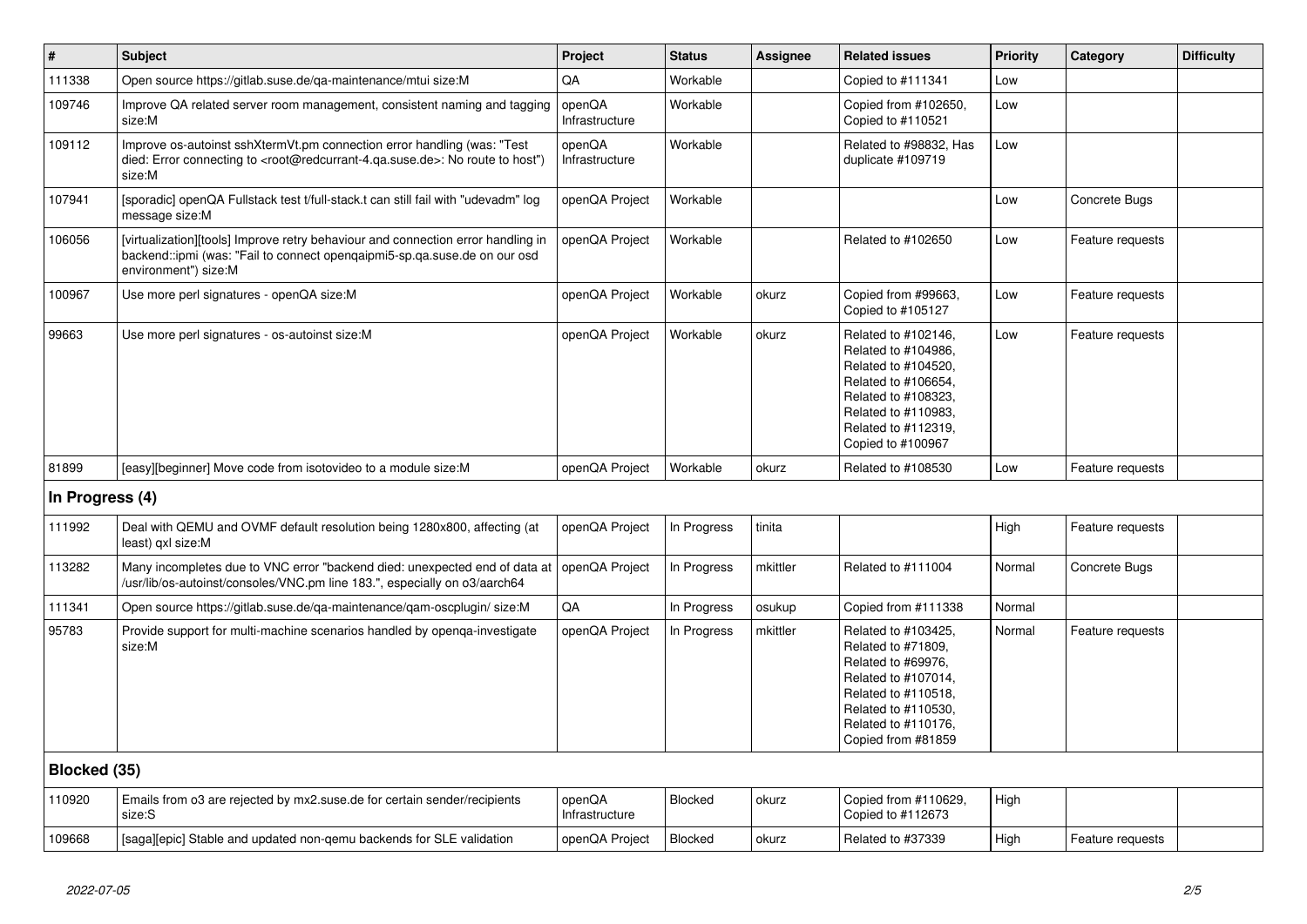| #      | <b>Subject</b>                                                                                                                                                                                                            | Project                  | <b>Status</b> | Assignee   | <b>Related issues</b>                                                                                                                                    | <b>Priority</b> | Category         | <b>Difficulty</b> |
|--------|---------------------------------------------------------------------------------------------------------------------------------------------------------------------------------------------------------------------------|--------------------------|---------------|------------|----------------------------------------------------------------------------------------------------------------------------------------------------------|-----------------|------------------|-------------------|
| 103736 | Make aarch64 machine chan-1 up and running after it is broken size: M                                                                                                                                                     | openQA<br>Infrastructure | Blocked       | nicksinger |                                                                                                                                                          | High            |                  |                   |
| 101048 | [epic] Investigate and fix higher instability of openqaworker-arm-4/5 vs.<br>arm-1/2/3                                                                                                                                    | openQA Project           | Blocked       | mkittler   | Related to #101030                                                                                                                                       | High            | Concrete Bugs    |                   |
| 100688 | [epic][virtualization][3rd party hypervisor] Add svirt backend compatibility for<br>vmware 7.0                                                                                                                            | openQA Project           | Blocked       | okurz      |                                                                                                                                                          | High            | Feature requests |                   |
| 97862  | More openQA worker hardware for OSD size:M                                                                                                                                                                                | openQA<br>Infrastructure | Blocked       | okurz      | Copied from #97043,<br>Copied to #104970                                                                                                                 | High            |                  |                   |
| 80142  | [saga][epic] Scale out: Redundant/load-balancing deployments of openQA,<br>easy containers, containers on kubernetes                                                                                                      | openQA Project           | Blocked       | okurz      | Related to #80466,<br>Related to #92893,<br>Related to #110497                                                                                           | High            | Feature requests |                   |
| 112367 | [tools] python-paramiko on Leap/SLE throws exception with ed25519 key<br>size:M                                                                                                                                           | QA                       | Blocked       | jbaier_cz  |                                                                                                                                                          | Normal          |                  |                   |
| 111860 | [epic] Upgrade all our infrastructure, e.g. o3+osd workers+webui and<br>production workloads, to openSUSE Leap 15.4                                                                                                       | openQA Project           | Blocked       | okurz      | Copied from #99183                                                                                                                                       | Normal          | Organisational   |                   |
| 111347 | [saga][epic] Properly maintained Maintenance QA tooling                                                                                                                                                                   | QA                       | Blocked       | okurz      | Copied from #99303                                                                                                                                       | Normal          |                  |                   |
| 110884 | [epic] Properly maintained open source mtui+oscgam                                                                                                                                                                        | QA                       | Blocked       | okurz      |                                                                                                                                                          | Normal          |                  |                   |
| 109846 | [epic] Ensure all our database tables accomodate enough data, e.g. bigint for<br>id's                                                                                                                                     | openQA Project           | Blocked       | okurz      | Copied from #109836                                                                                                                                      | Normal          | Feature requests |                   |
| 109656 | [epic] Stable non-gemu backends                                                                                                                                                                                           | openQA Project           | Blocked       | okurz      | Related to #99345                                                                                                                                        | Normal          | Feature requests |                   |
| 108530 | os-autoinst plugins: x11_start_program from os-autoinst-distri-openQA<br>dynamically loaded from another git repo size:M                                                                                                  | openQA Project           | Blocked       | cdywan     | Related to #81899                                                                                                                                        | Normal          | Feature requests |                   |
| 108527 | [epic] os-autoinst plugins (or wheels or leaves or scrolls) for scalable code<br>reuse of helper functions and segmented test distributions                                                                               | openQA Project           | Blocked       | okurz      | Copied from #106922                                                                                                                                      | Normal          | Feature requests |                   |
| 106922 | [epic][sporadic] openqa_from_git fails in dashboard due to<br>ensure_unlocked_desktop not expecting password entry screen in case of<br>locked desktop auto_review:"match=desktop-runner,screenlock timed<br>out.*":retry | openQA Project           | Blocked       | okurz      | Related to #103122,<br>Related to #92092,<br>Related to #44441,<br>Related to #46589,<br>Related to #64078,<br>Copied from #106919,<br>Copied to #108527 | Normal          | Feature requests |                   |
| 103971 | [epic] Easy *re*-triggering and cloning of multi-machine tests                                                                                                                                                            | openQA Project           | Blocked       | mkittler   | Related to #66071                                                                                                                                        | Normal          | Feature requests |                   |
| 103962 | [saga][epic] Easy multi-machine handling: MM-tests as first-class citizens                                                                                                                                                | openQA Project           | Blocked       | mkittler   | Copied to #112862                                                                                                                                        | Normal          | Feature requests |                   |
| 99831  | [epic] Better handle minion tasks failing with "Job terminated unexpectedly"                                                                                                                                              | openQA Project           | Blocked       | mkittler   |                                                                                                                                                          | Normal          | Feature requests |                   |
| 98472  | [epic] Scale out: Disaster recovery deployments of existing openQA<br>infrastructures                                                                                                                                     | openQA Project           | Blocked       | okurz      |                                                                                                                                                          | Normal          | Feature requests |                   |
| 97190  | Limit size of initial requests everywhere, e.g. /, /tests, etc., over webUI and<br><b>API</b>                                                                                                                             | openQA Project           | Blocked       | okurz      | Related to #41054,<br>Related to #110680,<br>Related to #110677                                                                                          | Normal          | Feature requests |                   |
| 96539  | Conclude migration of gam.suse.de                                                                                                                                                                                         | QA                       | Blocked       | okurz      |                                                                                                                                                          | Normal          |                  |                   |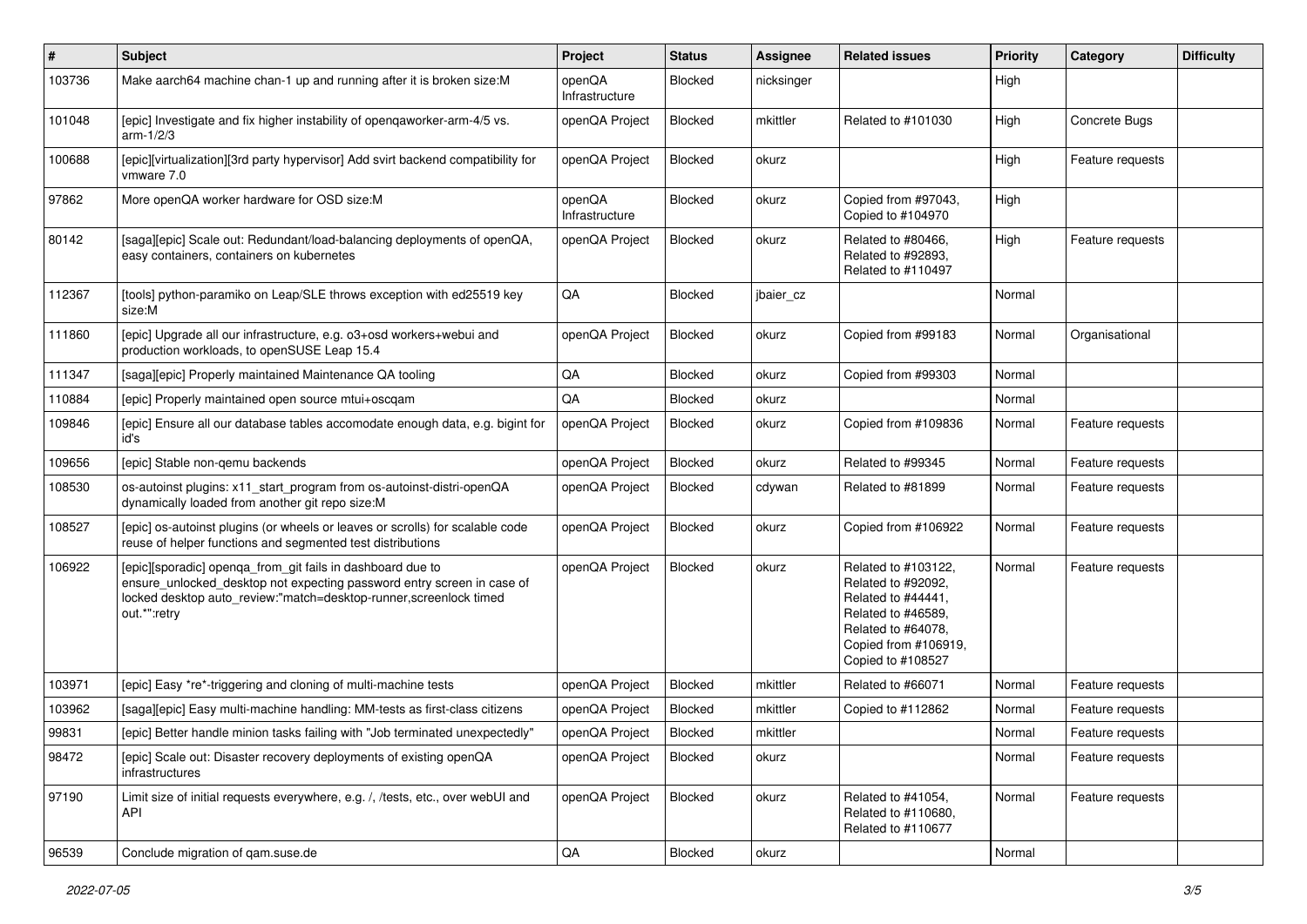| $\vert$ #     | <b>Subject</b>                                                                                                                                                                                                              | Project                  | <b>Status</b> | <b>Assignee</b> | <b>Related issues</b>                                                               | Priority | Category                  | <b>Difficulty</b> |
|---------------|-----------------------------------------------------------------------------------------------------------------------------------------------------------------------------------------------------------------------------|--------------------------|---------------|-----------------|-------------------------------------------------------------------------------------|----------|---------------------------|-------------------|
| 96263         | [epic] Exclude certain Minion tasks from "Too many Minion job failures alert"<br>alert                                                                                                                                      | openQA Project           | Blocked       | okurz           | Related to #96197,<br>Related to #98499.<br>Related to #70768                       | Normal   | Feature requests          |                   |
| 94105         | [epic] Use feedback from openga-investigate to automatically inform on github<br>pull requests, open tickets, weed out automatically failed tests                                                                           | <b>QA</b>                | Blocked       | okurz           | Related to #91773,<br>Related to #107014                                            | Normal   |                           |                   |
| 92854         | [epic] limit overload of openQA webUI by heavy requests                                                                                                                                                                     | openQA Project           | Blocked       | okurz           | Copied from #92770                                                                  | Normal   | Feature requests          |                   |
| 91914         | [epic] Make reviewing openQA results per squad easier                                                                                                                                                                       | openQA Project           | Blocked       | okurz           | Related to #52655,<br>Related to #93710,<br>Copied from #91467,<br>Copied to #99306 | Normal   | Feature requests          |                   |
| 91646         | [saga][epic] SUSE Maintenance QA workflows with fully automated testing,<br>approval and release                                                                                                                            | QA                       | Blocked       | okurz           | Copied to #99303                                                                    | Normal   |                           |                   |
| 80150         | [epic] Scale out openQA: Easier openQA setup                                                                                                                                                                                | openQA Project           | Blocked       | okurz           |                                                                                     | Normal   | Feature requests          |                   |
| 111446        | openQA-in-openQA tests fail due to corrupted downloaded rpm<br>auto_review:"Test died: command '.*zypper -n in<br>os-autoinst-distri-opensuse-deps' failed at<br>openqa//tests/install/test_distribution.pm line 1.*":retry | QA                       | Blocked       | okurz           | Blocked by #112232                                                                  | Low      |                           |                   |
| 109740        | [epic] Stable os-autoinst unit tests with good coverage                                                                                                                                                                     | openQA Project           | Blocked       | okurz           | Related to #109620                                                                  | Low      | Feature requests          |                   |
| 109659        | [epic] More remote workers                                                                                                                                                                                                  | openQA Project           | Blocked       | okurz           |                                                                                     | Low      | Feature requests          |                   |
| 99660         | [epic] Use more perl signatures in our perl projects                                                                                                                                                                        | openQA Project           | Blocked       | okurz           |                                                                                     | Low      | Feature requests          |                   |
| 99579         | [epic][retro] Follow-up to "Published QCOW images appear to be<br>uncompressed"                                                                                                                                             | openQA Project           | Blocked       | okurz           | Related to #96557,<br>Copied from #99246                                            | Low      | Organisational            |                   |
| 98952         | [epic] t/full-stack.t sporadically fails "clickElement: element not interactable"<br>and other errors                                                                                                                       | openQA Project           | Blocked       | mkittler        | Related to #101734                                                                  | Low      | Concrete Bugs             |                   |
| 81060         | [epic] openQA web UI in kubernetes                                                                                                                                                                                          | openQA Project           | Blocked       | okurz           | Related to #76978                                                                   | Low      | Feature requests          |                   |
| Feedback (12) |                                                                                                                                                                                                                             |                          |               |                 |                                                                                     |          |                           |                   |
| 113087        | [qa-tools][qem-bot] malformed data in smelt incident causes smelt sync fail                                                                                                                                                 | QA                       | Feedback      | okurz           |                                                                                     | High     |                           |                   |
| 113030        | test distribution directory git revision can be parsed as "UNKNOWN" and<br>openQA investigation fails to show test git log                                                                                                  | openQA Project           | Feedback      | okurz           |                                                                                     | High     | Concrete Bugs             |                   |
| 112898        | Minion workers alert triggering on and off size:M                                                                                                                                                                           | QA                       | Feedback      | okurz           | Related to #96380                                                                   | High     |                           |                   |
| 111998        | Make our SLE related tooling work with upcoming changes to build suse de<br>(2FA and ssh key based authentication) size:M                                                                                                   | QA                       | Feedback      | mkittler        |                                                                                     | High     |                           |                   |
| 109737        | [opensuse][sporadic] test fails in chromium due to lost characters when typing<br>in the address bar size:M                                                                                                                 | openQA Tests             | Feedback      | cdywan          | Related to #107632                                                                  | High     | Bugs in existing<br>tests |                   |
| 113219        | Create a master label at job group level to label all the jobs in the same build                                                                                                                                            | openQA Project           | Feedback      | okurz           |                                                                                     | Normal   | Feature requests          |                   |
| 112916        | postgresql.conf is invalid after recent salt changes size:M                                                                                                                                                                 | openQA<br>Infrastructure | Feedback      | okurz           | Copied from #112718                                                                 | Normal   |                           |                   |
| 112265        | Just use bigint in all our database tables (for auto-incremented ID-columns)                                                                                                                                                | openQA Project           | Feedback      | mkittler        | Related to #112718                                                                  | Normal   | Feature requests          |                   |